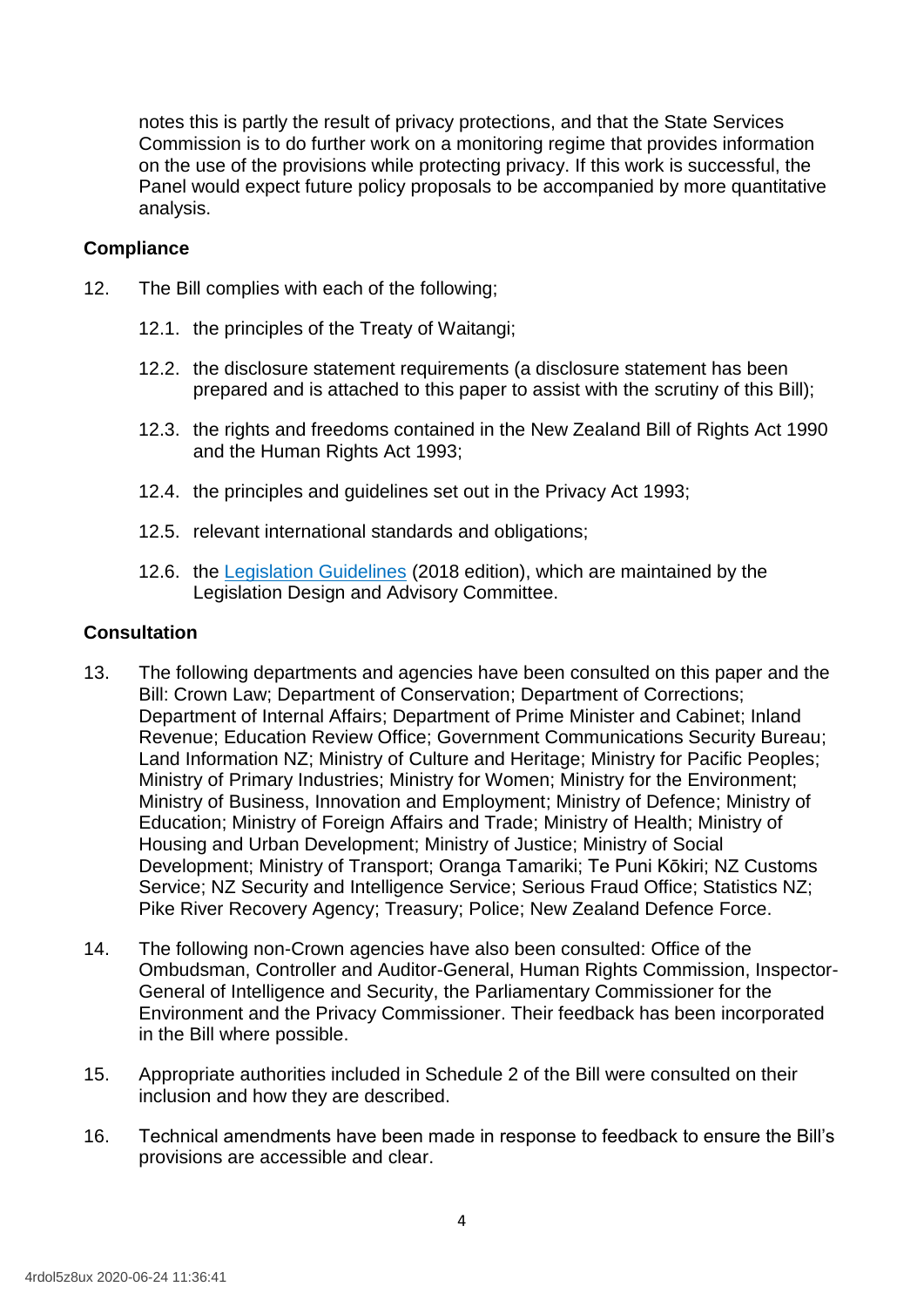- 17. The Chief Ombudsman advises he is comfortable that the current Bill reflects the Cabinet decisions to date. His Office has made a number of suggestions for further tightening up the regime and increasing the protections for disclosers that he would like to be considered in the second tranche. The Chief Ombudsman advises he looks forward to working with the State Services Commission in developing the framework for the second tranche.
- 18. The Chief Ombudsman notes the Privacy Commissioner's views below that there is no complaints mechanism for breaches of confidentiality under the regime. The Chief Ombudsman considers that he does in fact have jurisdiction to investigate breaches of confidentiality by public sector agencies in both the current Act and the Bill. He intends to engage with the Privacy Commissioner to ensure any such complaints that the Privacy Commissioner considers to be excluded from his jurisdiction are referred to the Ombudsman.
- 19. The Privacy Commissioner supports modernising and strengthening the protections afforded to individuals' personal information when they make a protected disclosure. The Commissioner notes that the Bill makes it clear that receivers and appropriate authorities must consult individuals on the referral or disclosure of their protected disclosure. Engaging individuals in the process of referral or disclosure is an important step that gives transparency and understanding to the process. However, the Commissioner is concerned that the protections regarding confidentiality (around referral and disclosure) are not supported by a clear complaints mechanism, which risks considerably diluting the intended protection. The Commissioner considers that there is a jurisdictional and legal gap, which has been discussed with officials, but remains unaddressed in the Bill as drafted. The Commissioner recommends that the policy intention is clarified and reflected in the Bill before introduction.
- 20. The Public Service Association was briefed on the content of the Bill and is supportive of the Bill.

# **Binding on the Crown**

- 21. The Bill proposes that the new Protected Disclosures (Protection of Whistleblowers) Act will bind the Crown. The Bill reflects the existing Act, binding on the Crown.
- 22. The Bill does not propose to create a new agency.
- 23. The Bill does not amend the existing coverage of the Ombudsmen Act 1975, the Official Information Act 1982, or the Local Government Official Information and Meetings Act 1987.

# **Allocation of decision-making powers**

24. The Bill does not affect the allocation of decision-making powers between the executive, the courts, and tribunals.

# **Associated regulations**

25. There are no regulations required to bring the Bill into operation.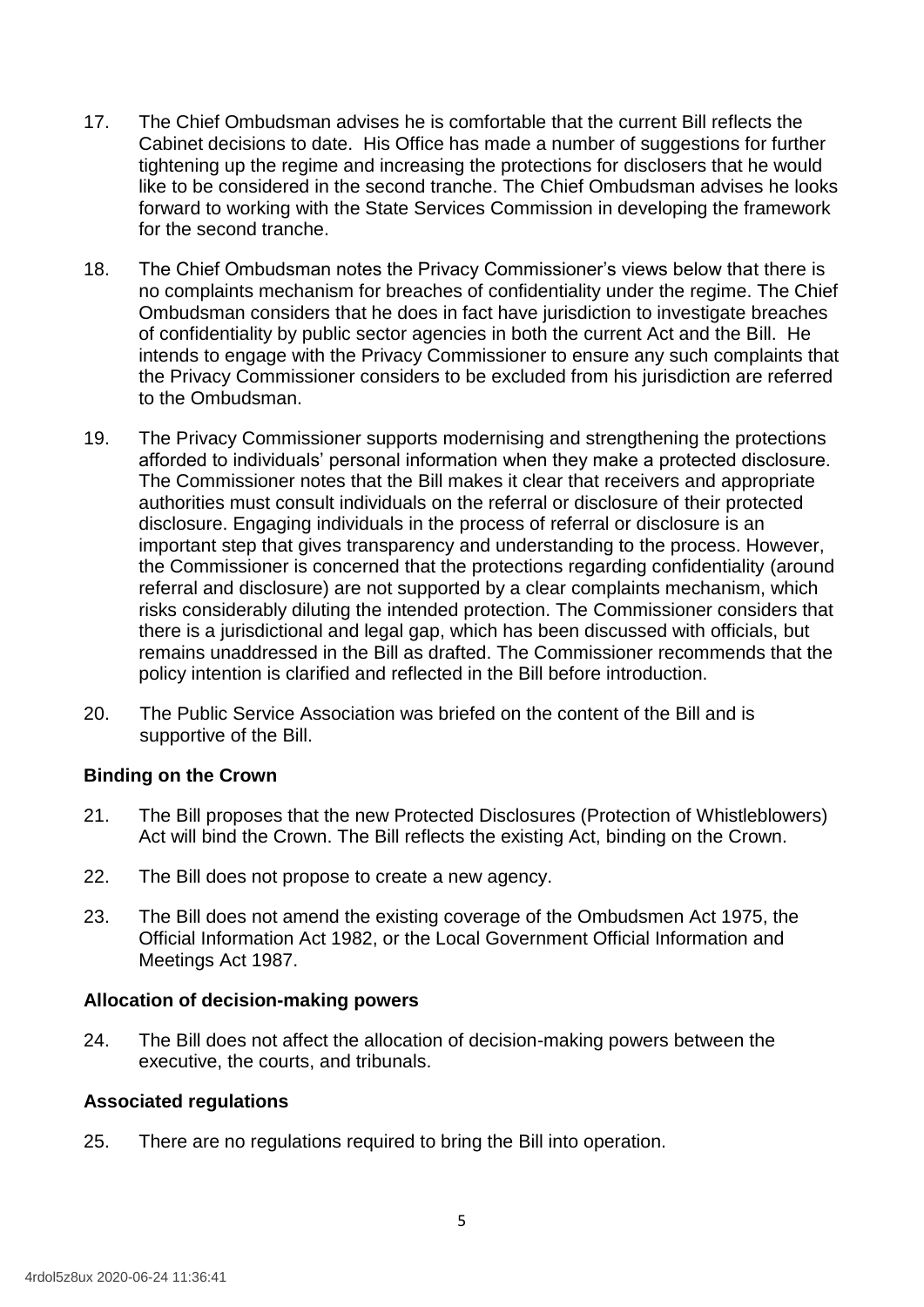# **Other instruments**

26. The only regulation-making power proposed in the Bill is the ability to amend Schedule 2 as required through Order in Council.

# **Definition of Minister/department**

27. The Minister responsible for the administration of this Act is referred to in the Bill. The Bill does not contain a definition of Minister, department (or equivalent government agency), or chief executive of a department (or equivalent position).

# **Commencement of legislation**

28. I propose a commencement date of 1 July 2021.

# **Parliamentary stages**

29. The Bill holds a category 3 priority on the 2020 legislative programme: to be passed, if possible, in the year.

**OVERALL** 

- 30. I propose to introduce the Bill in the week beginning 22 June 2020.
- 31. I propose that the Bill be referred to the Education and Workforce Select Committee.

# **Proactive Release**

32. I propose to proactively release this paper following introduction of the Bill to Parliament.

# **Recommendations**

- 33. I recommend that the Committee:
- 1. **note** that the Protected Disclosures (Protection of Whistleblowers) Bill holds a category 3 priority on the 2020 Legislation Programme (to be passed, if possible, in the year);
- 2. **note** that the Bill:
	- 2.1. clarifies the definition of 'serious wrongdoing' and extends its application to cover private sector use of public funds and authority;
	- 2.2. enables people to report serious wrongdoing directly to an appropriate authority at any time, provides more clarity relating to appropriate authorities, and clarifies the ability of those authorities to decline or refer the disclosure;
	- 2.3. strengthens protections for disclosers by specifying what a receiver of protected disclosure is required to do;
	- 2.4. clarifies the internal procedure requirements for public sector organisations and requires them to state how they will provide support to disclosers;
	- 2.5. clarifies the potential forms of adverse conduct disclosers may face.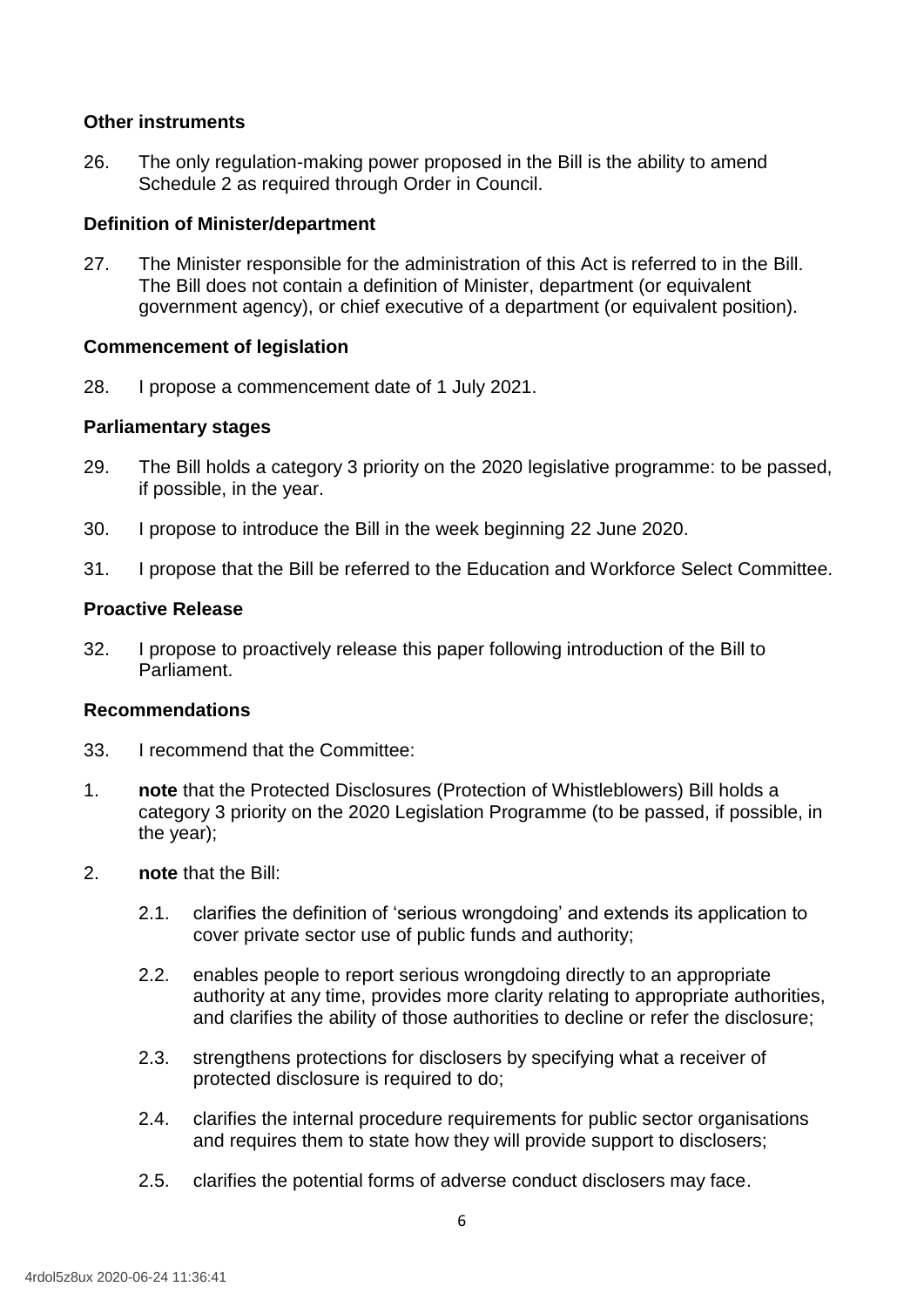- 3. **note** that the Bill is presented as a new Act, not an amendment;
- 4. **note** that I have made the following additional decisions on minor and technical matters to finalise the Bill such as:
	- 4.1. adding the word 'whistleblower' to the title (in parentheses);
	- 4.2. use of the term 'discloser' instead of 'employee' (except in clauses specifically relating to employment law);
	- 4.3. use of 'means' instead of 'includes' when defining who may be a discloser;
	- 4.4. clearly providing what a receiver of a disclosure is required to do, and making explicit that those provisions do not create a legally enforceable right;
	- 4.5. requiring the recipient to consult disclosers where their identity is to be disclosed and/or where their disclosure is being referred to another body;
	- 4.6. where an appropriate authority refers a disclosure back to the organisation it relates to, requiring the organisation to report its findings back to the appropriate authority;
	- 4.7. proposing 1 July 2021 as its commencement date.
- 5. **authorise** Parliamentary Counsel to make minor and technical amendments required to finalise the Bill following Cabinet Legislation Committee and prior to consideration at Cabinet;
- 6. **approve** the Protected Disclosures (Protection of Whistleblowers) Bill for introduction;
- 7. **agree** that the Bill be introduced in the week beginning 22 June 2020;
- 8. **agree** that the government propose that the Bill be:
	- 8.1. referred to the Education and Workforce committee for consideration; and
	- 8.2. enacted, if possible, by 31 December 2020.

Authorised for lodgement

Hon Chris Hipkins Minister of State Services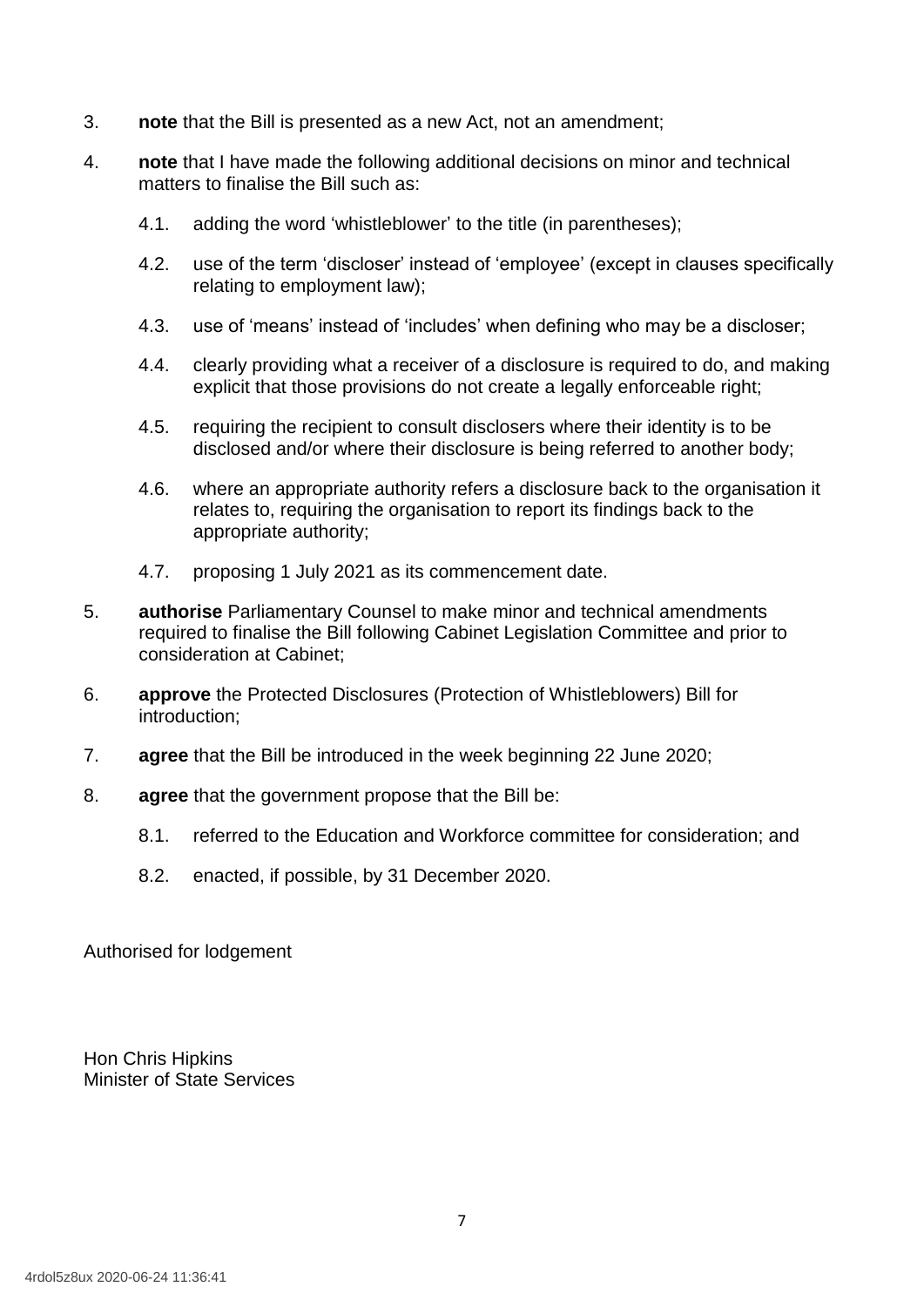

# **Cabinet Legislation Committee**

# **Minute of Decision**

*This document contains information for the New Zealand Cabinet. It must be treated in confidence and handled in accordance with any security classification, or other endorsement. The information can only be released, including under the Official Information Act 1982, by persons with the appropriate authority.*

# **Protected Disclosures (Protection of Whistleblowers) Bill: Approval for Introduction** EN COVERT

**Portfolio State Services**

On 16 June 2020, the Cabinet Legislation Committee:

- 1 **noted** that the Protected Disclosures (Protection of Whistleblowers) Bill (the Bill) holds a category 3 priority on the 2020 Legislation Programme (to be passed, if possible, in the year);
- 2 **noted** that the Bill:
	- 2.1 clarifies the definition of 'serious wrongdoing' and extends its application to cover private sector use of public funds and authority;
	- 2.2 enables people to report serious wrongdoing directly to an appropriate authority at any time, provides more clarity relating to appropriate authorities, and clarifies the ability of those authorities to decline or refer the disclosure;
	- 2.3 strengthens protections for disclosers by specifying what a receiver of protected disclosure is required to do;
	- 2.4 clarifies the internal procedure requirements for public sector organisations and requires them to state how they will provide support to disclosers;
	- 2.5 clarifies the potential forms of adverse conduct disclosers may face;
- 3 **noted** that the Bill is presented as a new Act, not an amendment;
	- 4 **noted** that the Minister of State Services has made the following additional decisions on minor and technical matters to finalise the Bill, including:
		- 4.1 adding the word 'whistleblower' to the title (in parentheses);
		- 4.2 use of the term 'discloser' instead of 'employee' (except in clauses specifically relating to employment law);
		- 4.3 use of 'means' instead of 'includes' when defining who may be a discloser;
		- 4.4 clearly providing what a receiver of a disclosure is required to do, and making explicit that those provisions do not create a legally enforceable right;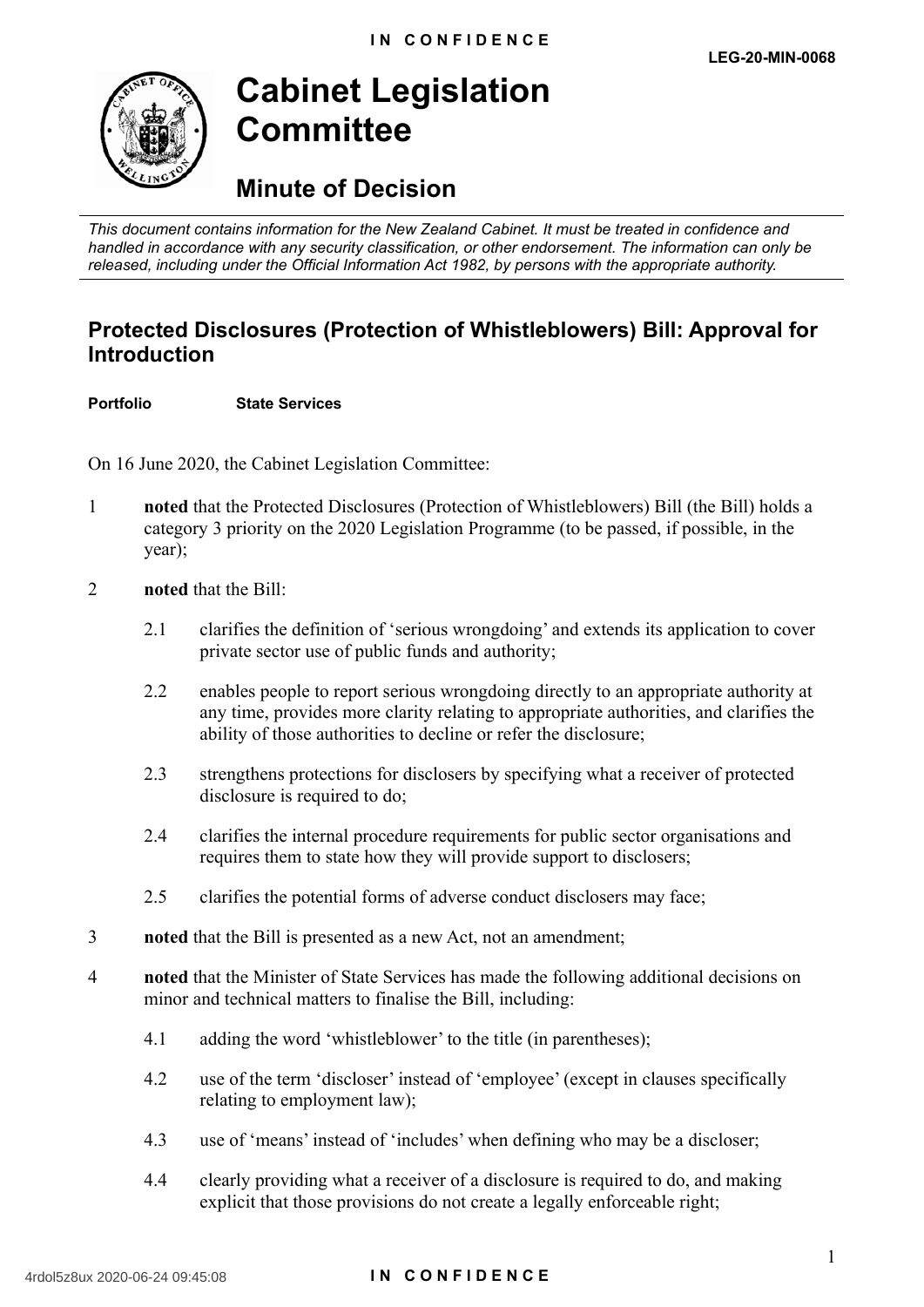- 4.5 requiring the recipient to consult disclosers where their identity is to be disclosed and/or where their disclosure is being referred to another body;
- 4.6 an appropriate authority refers a disclosure back to the organisation it relates to, requiring the organisation to report its findings back to the appropriate authority;
- 4.7 proposing 1 July 2021 as its commencement date;
- 5 **authorised** the Minister of State Services to make minor and technical amendments required to finalise the Bill before introduction;
- 6 **approved** for introduction the Protected Disclosures (Protection of Whistleblowers) Bill [PCO 21167/1.40], subject to the final approval of the government caucuses and sufficient support in the House of Representatives;
- 7 **agreed** that the Bill be introduced in the week beginning 22 June 2020;
- 8 **agreed** that the government propose that the Bill be:
	- 8.1 referred to the Education and Workforce Committee for consideration;
	- 8.2 enacted, if possible, by 31 December 2020.

Gerrard Carter Committee Secretary

**Present:**<br>
Hon Chris Hipkins (Chair)<br>
Hon Andrew Little<br>
Hon Nanaia Mahuta<br>
Hon Stuart Nash<br>
Hon Damien O'C Hon Chris Hipkins (Chair) Hon Andrew Little Hon Nanaia Mahuta Hon Stuart Nash Hon Damien O'Connor Hon Iain Lees-Galloway Hon Tracey Martin Hon Aupito William Sio Hon Eugenie Sage

**ISLAND** 

Office of the Prime Minister Officials Committee for LEG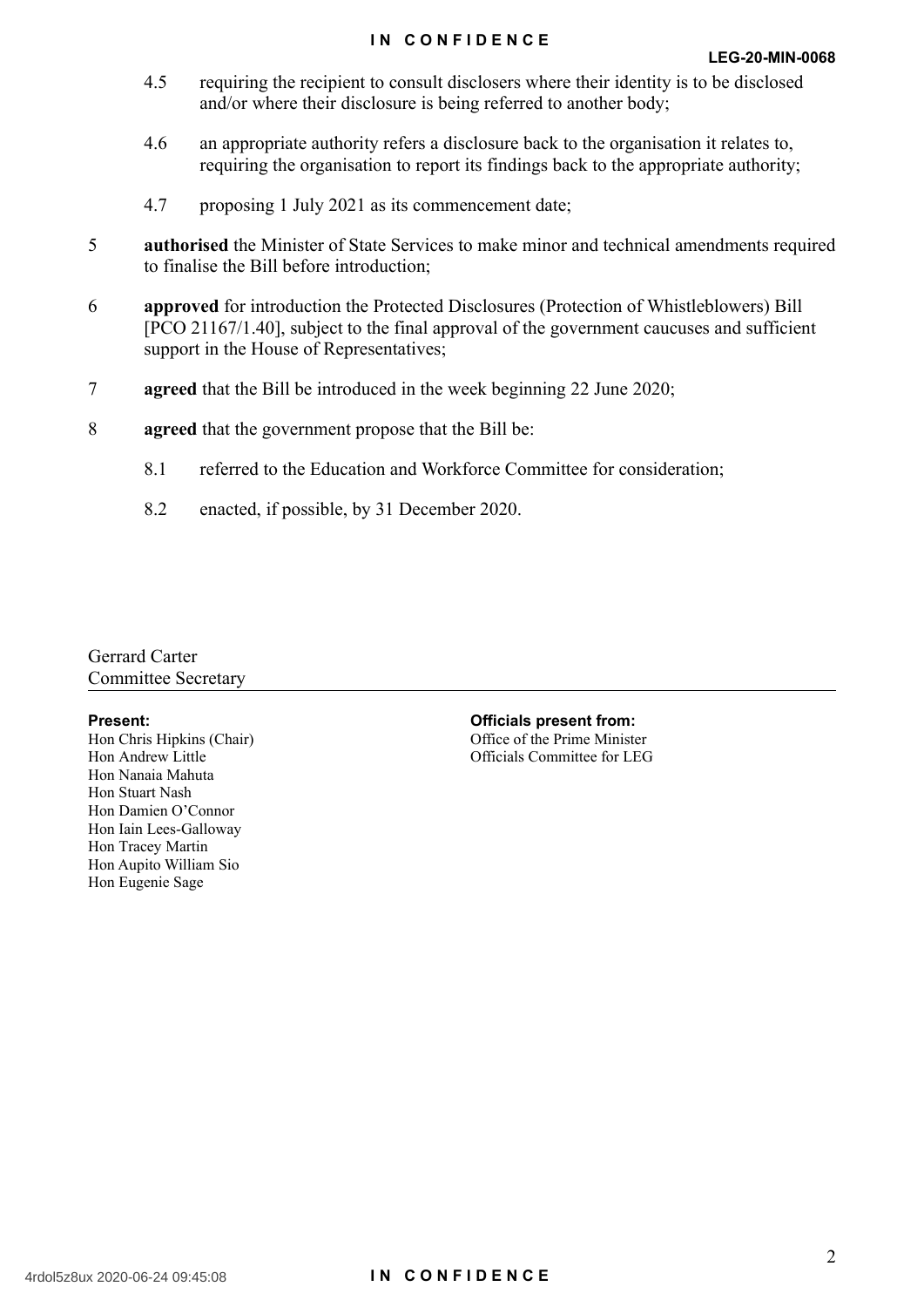

**Cabinet Legislation Committee**

# **Summary**

*This document contains information for the New Zealand Cabinet. It must be treated in confidence and handled in accordance with any security classification, or other endorsement. The information can only be released, including under the Official Information Act 1982, by persons with the appropriate authority.*

# **Protected Disclosures (Protection of Whistleblowers) Bill: Approval for Introduction**

| <b>Portfolio</b>                            | <b>State Services</b>                                                                                                                                                                         |
|---------------------------------------------|-----------------------------------------------------------------------------------------------------------------------------------------------------------------------------------------------|
| <b>Purpose</b>                              | This paper seeks approval for the introduction of the Protected Disclosures<br>(Protection of Whistleblowers) Bill (the Bill).                                                                |
| <b>Previous</b><br><b>Consideration</b>     | In October 2019, GOV took a series of decisions to amend the Protected<br>Disclosures Act 2000 to:                                                                                            |
|                                             | require public sector organisations to state, in internal procedures, how<br>they will support disclosers;                                                                                    |
|                                             | allow disclosers to report serious wrongdoing directly to an appropriate<br>$\bullet$<br>authority at any time;                                                                               |
|                                             | clarify the definition of "serious wrongdoing";                                                                                                                                               |
|                                             | name the most likely 'appropriate authorities' by subject matter;                                                                                                                             |
|                                             | strengthen protections for disclosers;                                                                                                                                                        |
|                                             | clarify internal procedure requirements for the public sector.                                                                                                                                |
|                                             | GOV authorised the Minister of State Services, in consultation with other<br>Ministers as appropriate, to take decisions on any minor and technical matters<br>required to finalise the Bill. |
|                                             | $[GOV-19-MIN-0042]$                                                                                                                                                                           |
| <b>Summary</b>                              | The Bill gives effect to the above decisions.                                                                                                                                                 |
|                                             | The Minister of State Services has taken a number of decisions on minor and<br>technical issues. These decisions are set out in paragraphs 7-9.                                               |
|                                             | Comments from the Chief Ombudsman and the Privacy Commissioner are set<br>out in paragraphs 17-19.                                                                                            |
| <b>Regulatory</b><br><b>Impact Analysis</b> | A Regulatory Impact Analysis was prepared as part of the policy approval<br>process.                                                                                                          |
|                                             |                                                                                                                                                                                               |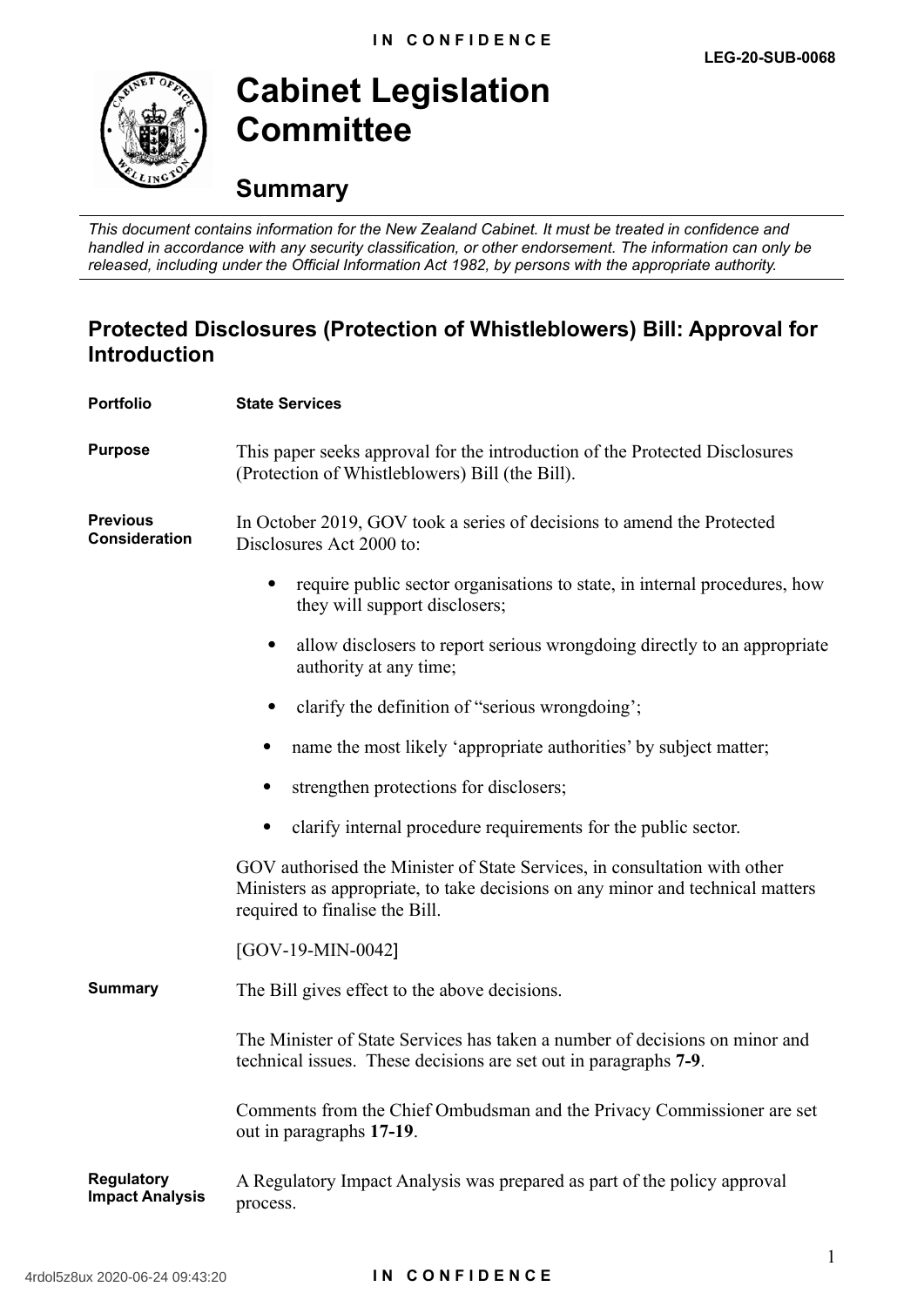| Compliance                         | A Departmental Disclosure Statement is attached.                                                                                                                                                                                                                                                                                                                                                                                                                                                |
|------------------------------------|-------------------------------------------------------------------------------------------------------------------------------------------------------------------------------------------------------------------------------------------------------------------------------------------------------------------------------------------------------------------------------------------------------------------------------------------------------------------------------------------------|
| <b>Timing Issues</b>               | Introduced: in the week of 22 June 2020;                                                                                                                                                                                                                                                                                                                                                                                                                                                        |
|                                    | Referred: Education and Workforce Committee;                                                                                                                                                                                                                                                                                                                                                                                                                                                    |
|                                    | Enacted: by December 2020, if possible.                                                                                                                                                                                                                                                                                                                                                                                                                                                         |
| <b>Announcement</b>                | None indicated.                                                                                                                                                                                                                                                                                                                                                                                                                                                                                 |
| <b>Proactive</b><br><b>Release</b> | This paper will be proactively released.                                                                                                                                                                                                                                                                                                                                                                                                                                                        |
| <b>Consultation</b>                | Paper prepared by SSC. MCH, CLO, DoC, Corrections, Customs, NZDF, ERO,<br>MoE, Treasury, GCSB, DIA, MoJ, LINZ, TPK, Police, SFO, DPMC, IRD,<br>MoT, MPP, NZSIS, MPI, MSD, MBIE, Oranga Tamariki, and Pike River<br>Recovery Agency were consulted. Office of Ombudsman, Controller and<br>Auditor- General, Human Rights Commission, Inspector General of Intelligence<br>and Security, the Parliamentary Commissioner for the Environment and the<br>Privacy Commissioner were also consulted. |
|                                    | The Minister of State Services indicates that the Minister of Finance was<br>consulted, and that New Zealand First and the Green Party were consulted.                                                                                                                                                                                                                                                                                                                                          |

### **The Minister of State Services recommends that the Committee:**

- 1 note that the Protected Disclosures (Protection of Whistleblowers) Bill (the Bill) holds a category 3 priority on the 2020 Legislation Programme (to be passed, if possible, in the year);
- 2 note that the Bill:
	- 2.1 clarifies the definition of 'serious wrongdoing' and extends its application to cover private sector use of public funds and authority;
	- 2.2 enables people to report serious wrongdoing directly to an appropriate authority at any time, provides more clarity relating to appropriate authorities, and clarifies the ability of those authorities to decline or refer the disclosure;
	- 2.3 strengthens protections for disclosers by specifying what a receiver of protected disclosure is required to do:
	- 2.4 clarifies the internal procedure requirements for public sector organisations and requires them to state how they will provide support to disclosers;
	- 2.5 clarifies the potential forms of adverse conduct disclosers may face;
- 3 note that the Bill is presented as a new Act, not an amendment;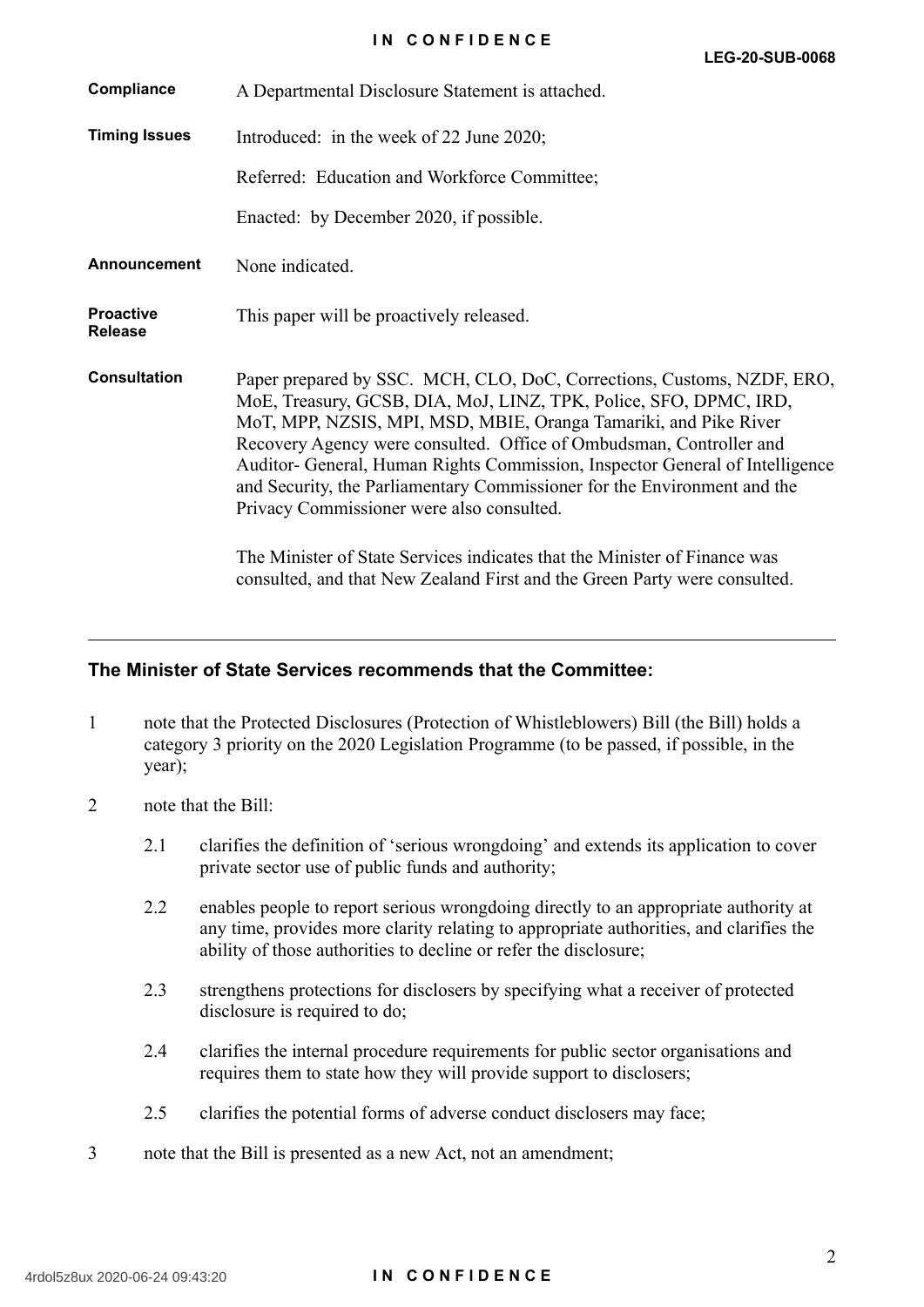### **IN CONFIDENCE**

- 4 note that the Minister of State Services has made the following additional decisions on minor and technical matters to finalise the Bill, including:
	- 4.1 adding the word 'whistleblower' to the title (in parentheses);
	- 4.2 use of the term 'discloser' instead of 'employee' (except in clauses specifically relating to employment law);
	- 4.3 use of 'means' instead of 'includes' when defining who may be a discloser;
	- 4.4 clearly providing what a receiver of a disclosure is required to do, and making explicit that those provisions do not create a legally enforceable right;
	- 4.5 requiring the recipient to consult disclosers where their identity is to be disclosed and/or where their disclosure is being referred to another body;
	- 4.6 an appropriate authority refers a disclosure back to the organisation it relates to, requiring the organisation to report its findings back to the appropriate authority;
	- 4.7 proposing 1 July 2021 as its commencement date;
- 5 authorise the Minister of State Services to make minor and technical amendments required to finalise the Bill before introduction;
- 6 approve for introduction the Protected Disclosures (Protection of Whistleblowers) Bill [PCO 21167/1.40], subject to the final approval of the government caucuses and sufficient support in the House of Representatives;
- 7 agree that the Bill be introduced in the week beginning 22 June 2020;
- 8 agree that the government propose that the Bill be:

BY SSC.

- 8.1 referred to the Education and Workforce Committee for consideration;
- 8.2 enacted, if possible, by 31 December 2020.

Gerrard Carter Committee Secretary

**Hard-copy distribution:** Cabinet Legislation Committee Minister of Finance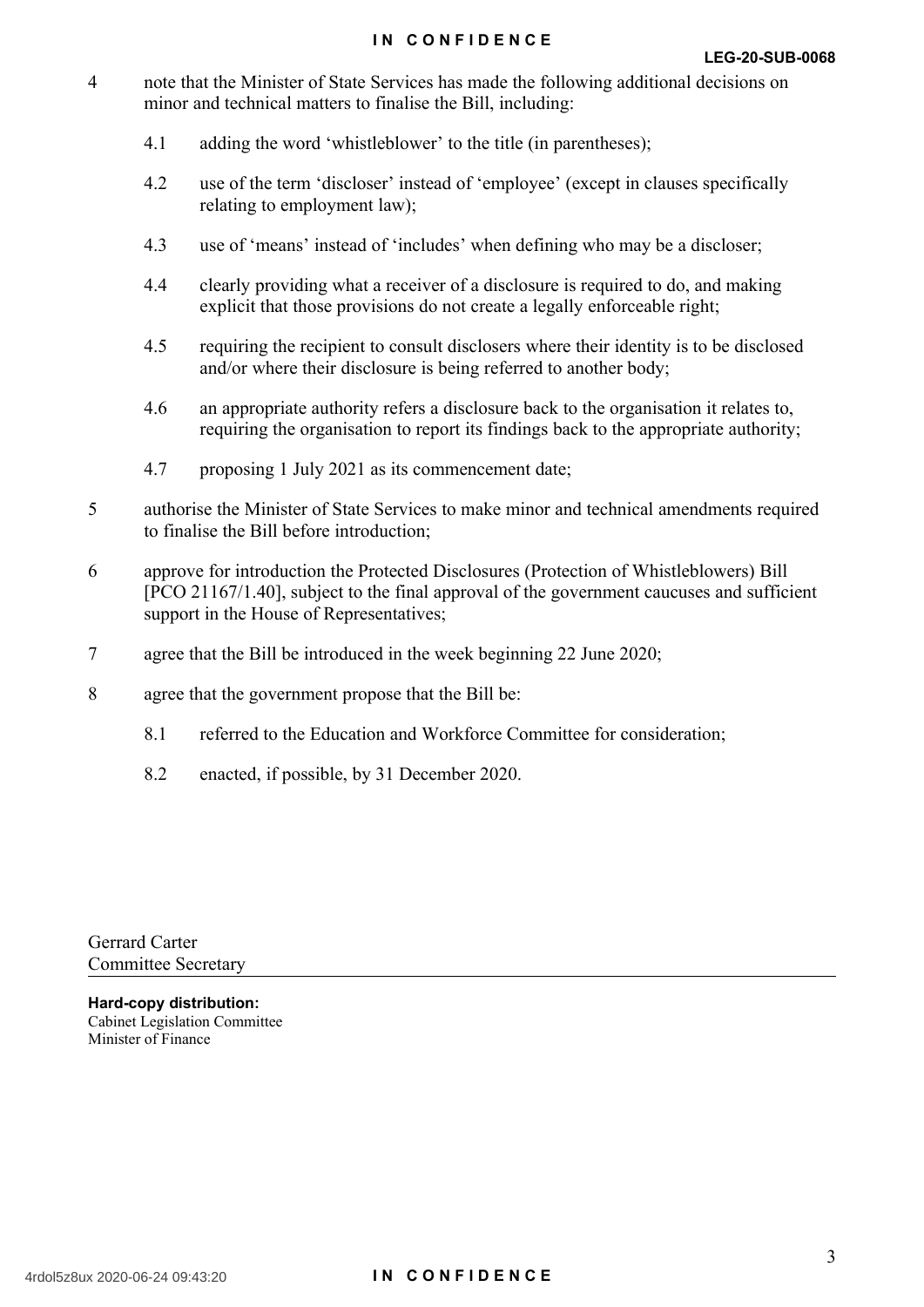# **Minute of Decision**

**Cabinet**

*This document contains information for the New Zealand Cabinet. It must be treated in confidence and handled in accordance with any security classification, or other endorsement. The information can only be released, including under the Official Information Act 1982, by persons with the appropriate authority.*

# **Report of the Cabinet Legislation Committee: Period Ended 19 June 2020**

On 22 June 2020, Cabinet made the following decisions on the work of the Cabinet Legislation Committee for the period ended 19 June 2020:

LEG-20-MIN-0068 **Protected Disclosures (Protection of Whistleblowers) Bill: Approval for Introduction** Portfolio: State Services

CONFIRMED